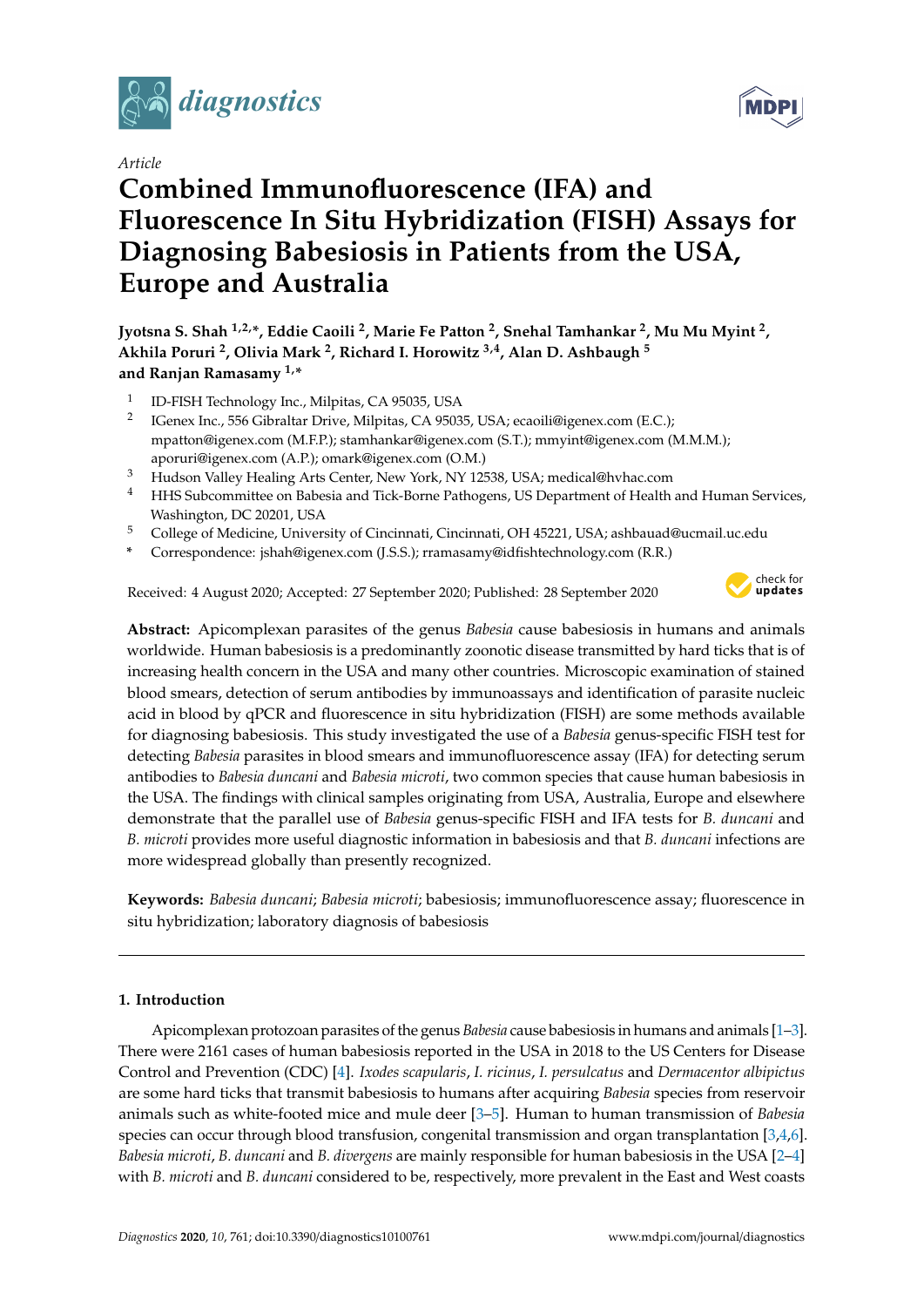of North America [\[5,](#page-6-3)[7,](#page-6-6)[8\]](#page-6-7). *Babesia microti*, *B. divergens*, *B. venatorum* and *B. crassa* are responsible for babesiosis in Eurasia [\[2](#page-6-5)[,3\]](#page-6-1). Babesiosis is also prevalent in Africa, Australia and South America [\[2,](#page-6-5)[3\]](#page-6-1).

The two main approaches for diagnosing human babesiosis in a clinical laboratory are the detection of parasites in blood and assaying antibodies produced against the parasite.

Parasites in peripheral blood are frequently detected by examining stained blood smears by microscopy. However this method cannot identify *Babesia* parasites at the species level. Alternatively, *Babesia* parasite nucleic acid is detected by qPCR on blood samples [\[3,](#page-6-1)[4\]](#page-6-2) and the detection of ribosomal RNA within infected red blood cells (iRBCs) by fluorescence in situ hybridization (FISH) [\[9\]](#page-6-8). Several qPCR tests have been developed for *B. microti* and are reported to detect <10 parasites per  $\mu$ L of blood [\[10](#page-6-9)[,11\]](#page-7-0). They are the preferred methods for screening blood for transfusion [\[12](#page-7-1)[,13\]](#page-7-2). Although a qPCR test for *B. duncani* has been recently developed [\[14\]](#page-7-3), it is not yet in common use. The detection of *B. duncani* and *B. microti* in blood with the *Babesia* genus-specific FISH has been estimated to have a limit of detection of 58 parasites per  $\mu$ L of blood and provides highly specific laboratory confirmation of babesiosis [\[9\]](#page-6-8). Despite a lower sensitivity of detection, the *Babesia* genus-specific FISH test has several advantages, including lower resource and shorter time requirements, over qPCR tests, and these have been previously discussed in detail [\[9\]](#page-6-8). However, *Babesia* parasite concentrations in peripheral blood can be low very early in an infection and during chronic low grade infections where parasites may be sequestered by binding to capillary endothelia in internal organs. Cytoadherence to the capillary endothelium has been reported in *B. duncani* [\[15\]](#page-7-4), but cytoadherence and the variant antigens on the surface of infected red blood cells (iRBCs) that are responsible for it have been better characterized in the bovine parasite *Babesia bovis* [\[16\]](#page-7-5). Sequestration in the microvasculature is also a strategy adopted by the closely-related apicomplexan malaria parasite *Plasmodium falciparum* to avoid destruction while circulating through the spleen and is mediated by a family of *var* genes that code for variant antigens termed PfEMPs expressed on the surfaces of iRBCs [\[17\]](#page-7-6).

Serum antibodies are commonly detected by immunofluorescence assays (IFA) performed with *B. microti* fixed on microscope slides [\[18,](#page-7-7)[19\]](#page-7-8), but an equivalent IFA has not been widely used for detecting antibodies against *B. duncani*. An ELISA utilizing recombinant proteins as antigens that has been recently developed for *B. microti* is less sensitive than IFA [\[20\]](#page-7-9) and is not yet in common use for diagnosis. There is presently no report of an ELISA test for *B. duncani*. Immunochromatography-based lateral flow tests have been recently trialed for point-of-care diagnosis of bovine babesiosis [\[21\]](#page-7-10), but similar tests are not yet available for human babesiosis. IgM is the first antibody class to be formed in a primary immune response. IgM antibodies are produced early, usually within days, during an infection before class switching later to higher affinity IgG and other immunoglobulin classes. Serum antibodies may therefore be below the threshold of detection in the very early stages of an infection. As the infection resolves, either as a result of the immune response or through drug treatment, antibody levels begin to diminish but can persist at detectable levels for several months. A total immunoglobulin or IgG IFA titer of ≥1:256 is recognized by the CDC as laboratory evidence that supports a diagnosis of babesiosis [\[22\]](#page-7-11). IgM IFA titers of  $\geq$ 1:32 have been, however, reported to have high sensitivity and specificity for acute or early *Babesia* infections [\[23\]](#page-7-12). Detection of anti-*Babesia* antibodies per se does not differentiate between an active or ongoing infection and a resolved past infection, although high IgG antibody titers indicate a probable active indication [\[22\]](#page-7-11). A marked increase in IFA titers over time in a patient is a better indicator of an active infection, but the required temporal follow-up in serum collection and testing is often not easily possible.

Chronic babesiosis can be symptomatic or asymptomatic and occur in immunocompromised patients, the elderly and some immunocompetent patients [\[24\]](#page-7-13). The biological basis for such persistence has not been well studied but may involve multiple immune evasion mechanisms employed by *Babesia* parasites analogous to the mechanisms that have been better studied in malaria parasites [\[17\]](#page-7-6), including the recently identified roles for iRBC surface-expressed variant proteins of the rifin family in impairing protective immune responses in malaria [\[25\]](#page-7-14). Additionally, mutations in the *cytb* and *rpl4* genes of *B. microti* governing atovaquone and azithromycin resistance, which is now commonly seen in clinical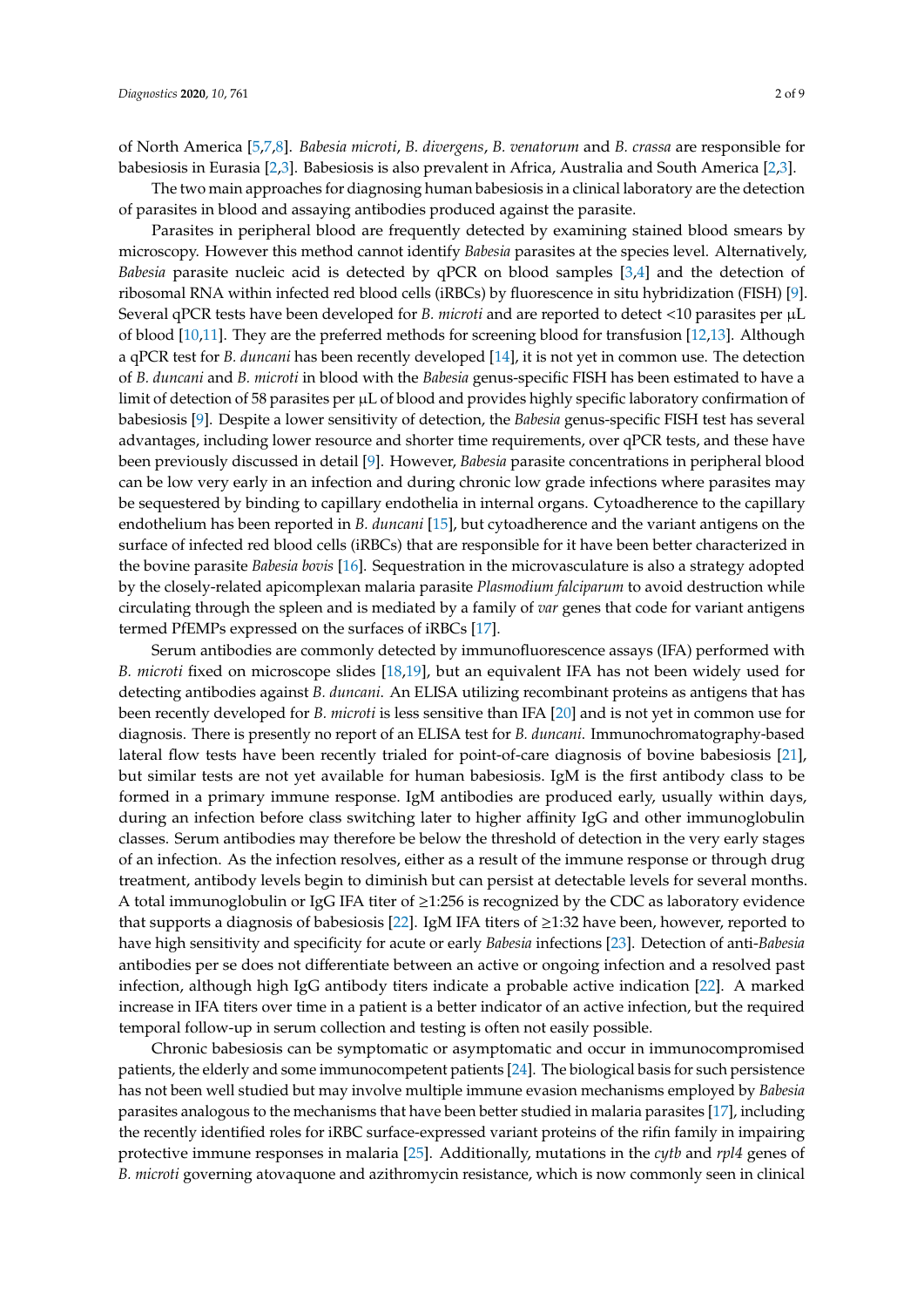practice, can also contribute to chronic babesiosis [\[26,](#page-7-15)[27\]](#page-7-16). Chronic babesiosis accompanied by immune evasion poses diagnostic problems because of low peripheral blood parasitemias, antibodies that may not markedly switch from IgM to IgG [\[28\]](#page-7-17) and antibody levels that may remain low and show little temporal variation.

It is in this context that we report findings from the concomitant use of the recently developed *Babesia* genus-specific FISH test for detecting *Babesia* parasites in the blood [\[9\]](#page-6-8) and two indirect IFA tests for separately detecting IgM and IgG antibodies against both *B. duncani* and *B. microti* for the laboratory diagnosis of babesiosis. The tests were performed on clinical blood samples received from the USA, Australia and Europe for routine testing for babesiosis and had the added advantage of being able to determine the relative prevalence of *B. duncani* and *B. microti*.

## **2. Materials and Methods**

## *2.1. Clinical Blood Samples for Parallel IFA and FISH Tests*

IFA tests for *B. duncani* and *B. microti* and the *Babesia* genus-specific FISH test were performed on serum and EDTA-treated blood, respectively, from 390 patients that were received by IGeneX for routine testing for tick borne diseases and babesiosis. These were composed of 249 samples from different states in the USA (including one from the USA territory of Puerto Rico in the Caribbean) received in 2018 as well as 89 from Europe, 49 from Australia and one each from Antigua and Barbuda, India and Singapore received in 2016 and 2017.

# *2.2. Indirect Immunofluorescence Assays (IFA)*

Smears on microscope slides prepared from the blood of hamsters infected with *B. duncani* (ATCC PRA-302) and *B. microti* (ATCC 30221D), provided by Dr. Alan Ashbaugh, University of Cincinnati, OH, USA, were used in IFA assays for detecting antibodies in clinical sera essentially as previously described [\[18,](#page-7-7)[19\]](#page-7-8) but with modifications for separately detecting IgM and IgG antibodies. All samples were first screened at 1:20 dilution of serum in 0.01 M phosphate buffered saline at pH 7.2 (PBS). Any sample that was positive in this screening test was serially diluted by two-fold dilutions up to 1:1028 in PBS for further testing. For tests, a 25 µL aliquot of diluted serum was added to a slide well. Each slide was incubated for 30 min at 37 °C, followed by three washes with PBS at ambient temperature. Then 25 µL of goat anti-human IgG or IgM immunoglobulin labeled with DyLightTM 488 (SeraCare, Milford, MA, USA diluted at 1:800 in PBS and 0.0005% Evans Blue was added to each well, and the slides were incubated for 30 min at 37 °C. The slides were then washed three times with PBS, air dried, mounted with 4–5 drops of mounting medium (Scimedex, Denville, NJ, USA) and overlaid with a coverslip. Fluorescence in slides was viewed in a fluorescence microscope (Olympus, Tokyo, Japan) at 400× magnification. Antibody controls used in every test were serum from a patient with babesiosis (positive control), serum from a healthy subject (negative control) and PBS. Based on optimal sensitivity and specificity of detection, indirect IFA staining of parasites at serum dilutions of 1:20 and 1:40 were considered borderline positive and >1:20 and >1:40 as positive for IgM and IgG anti-*Babesia* antibodies respectively at IGeneX.

# *2.3. Babesia Genus-Specific FISH Assay*

The *Babesia* genus-specific FISH assay was performed on blood smears on glass microscope slides using a kit (catalogue number BabGK04 from ID-FISH Technology Inc., Milpitas, CA, USA) according to the manufacturer's instructions as described previously in detail [\[9\]](#page-6-8). Fluorescence was then viewed using a light microscope with an LED attachment containing 492 nm excitation and 530 nm emission band pass filters (ID-FISH, Milpitas, CA, USA), as described [\[9\]](#page-6-8).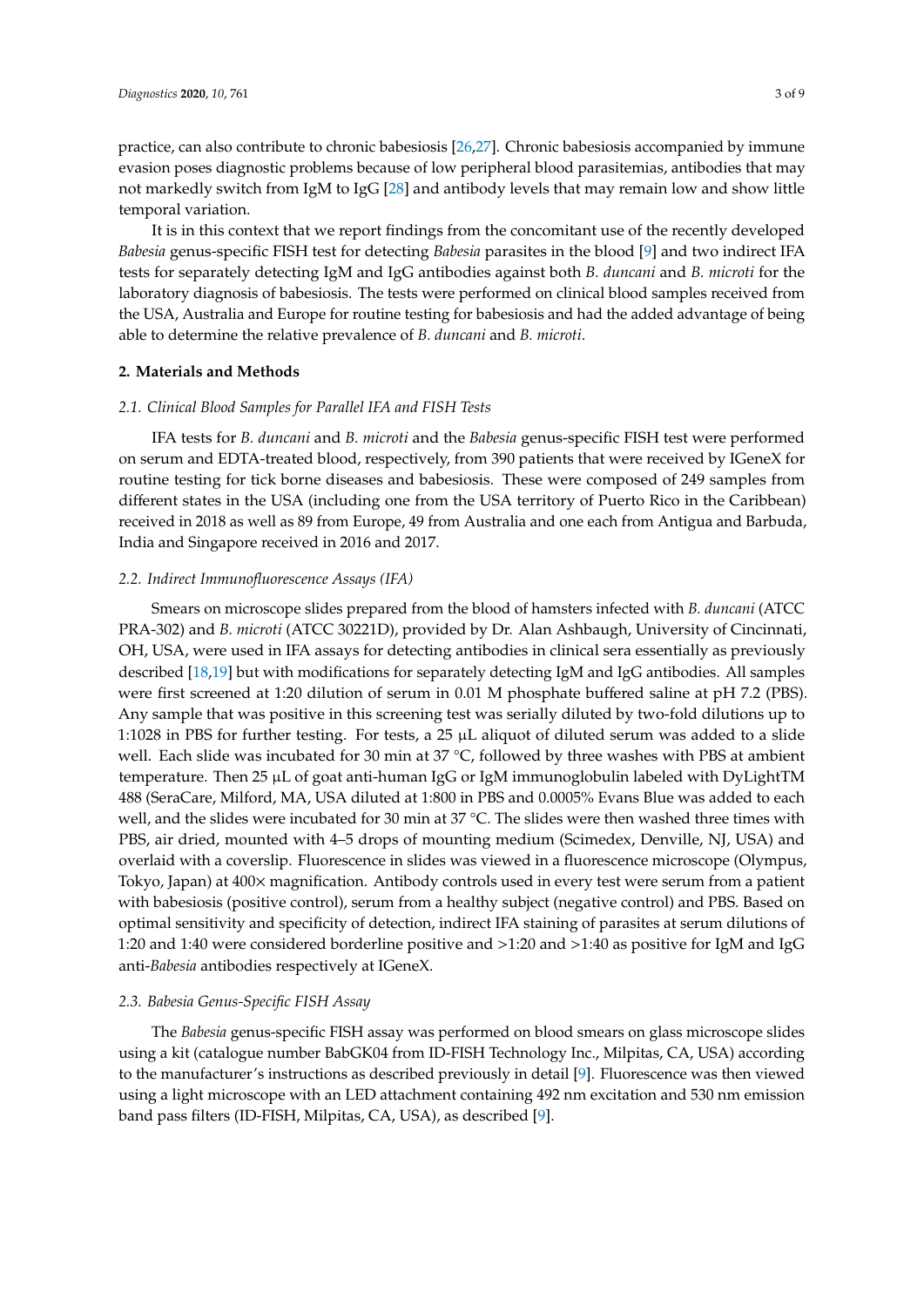#### *2.4. Specificity Controls for the B. duncani and B. microti IFA Tests with Sera from Associated Diseases*

Sera received for testing and found to be positive at IGeneX for three other tick-borne diseases and *Bartonella hensalae* infection were used as specificity controls for the *B. duncani* and *B. microti* IFA tests. These were composed of 20 sera positive for antibodies with titers ≥1:40 in a Lyme IFA test and positive by a Lyme immunoblot assay for infection with *Borrelia burgdorferi s.s.* [\[29\]](#page-7-18); eight sera positive in an IFA test for *Ehrlichia cha*ff*eensis* causing human monocytic ehrlichiosis; 12 sera positive in an IFA test for *Anaplasma phagocytophilum* causing human granulocytic anaplasmosis, all with IgG titers of 1:80–1:640, including two with IgM titers of 1:160 and 1:640; and 20 sera positive in an IFA test for *Bartonella hensalae* infections composed of 15 sera with IgG titers of 1:160 or 1:320 and five sera with IgM titers of 1:20–1:80. Details of the IGeneX IFA tests for anaplasmosis, ehrlichiosis and bartonellosis are available at <www.igenex.com> (accessed on 16 September 2020).

# *2.5. Ethics Statement*

Retrospective analysis of de-identified clinical test results and use of leftover de-identified sera that would otherwise have been discarded do not require institutional review board approval or consent from patients in the USA. Infection of hamsters with *Babesia* parasites was approved by the IACUC at the University of Cincinnati (A3446-01 of 20 November 2018).

### **3. Results**

# *3.1. Specificity of the B. duncani and B. microti IFA Assays Tested with Sera Positive for Antibodies in Bartonellosis, Ehrlichiosis and Lyme Borreliosis*

The twenty sera from patients with bartonellosis, 20 from patients with either human monocytic ehrlichiosis or human granulocytic anaplasmosis and 20 from patients with Lyme borreliosis showed no reaction for either IgG or IgM antibodies in the *B. duncani* and *B. microti* IFA tests at a serum dilution of 1:20.

# *3.2. Parallel IFA and FISH Tests Performed on Clinical Blood Samples*

Findings from the 249 USA samples in the *B. duncani* and *B. microti* IFA tests and the *Babesia* genus-specific FISH test are summarized in Table [1.](#page-3-0)

<span id="page-3-0"></span>

| <b>Test Result</b>                                  | Number of Positive Samples (% of Total) | <b>Conclusion on Babesiosis Status</b>        |
|-----------------------------------------------------|-----------------------------------------|-----------------------------------------------|
| FISH +ve and IFA -ve                                | $5(2.0\%)$                              | Active infection                              |
| $FISH + ve$ and $IFA + ve$                          | $31(12.4\%)$                            | Active infection                              |
| FISH -ve and IFA +ve with IgG titer $\geq$ 1:160    | 32 (12.9%)                              | Probable active infection                     |
| FISH -ve and IFA +ve with IgG titer $\leq 1:80$     | $21(8.4\%)$                             | Probable resolved infection                   |
| Total positive in all tests                         | 89 (35.7%)                              | Exposure to Babesia                           |
| Total negative in all tests                         | $160(64.3\%)$                           | No exposure to Babesia                        |
| FISH +ve and/or IFA +ve with IgG titer $\geq$ 1:160 | 68 (27.3%)                              | Active infection or probable active infection |

| <b>Table 1.</b> USA/Puerto Rico clinical samples. |  |
|---------------------------------------------------|--|
|---------------------------------------------------|--|

+ve = positive; −ve = negative.

Details of the IFA and FISH test results from samples originating in the different USA states and the Caribbean territory of Puerto Rico are shown in Supplementary Figure S1. California had 23 and 5 samples that were, respectively, positive in the *B. duncani* and *B. microti* IFA tests. More samples were positive for *B. duncani* than *B. microti* IFA test in the five Mid-West states. The 12 East coast states had a more even distribution of samples that were positive in the *B. duncani* and *B. microti* IFA tests. The one Puerto Rican sample was only positive in the *B. duncani* IFA test.

Of the 89 USA samples that were shown positive for babesiosis by either FISH or IFA, 53 (60%) were positive in the IFA tests for *B. duncani* and *B. microti* but negative in the *Babesia* genus-specific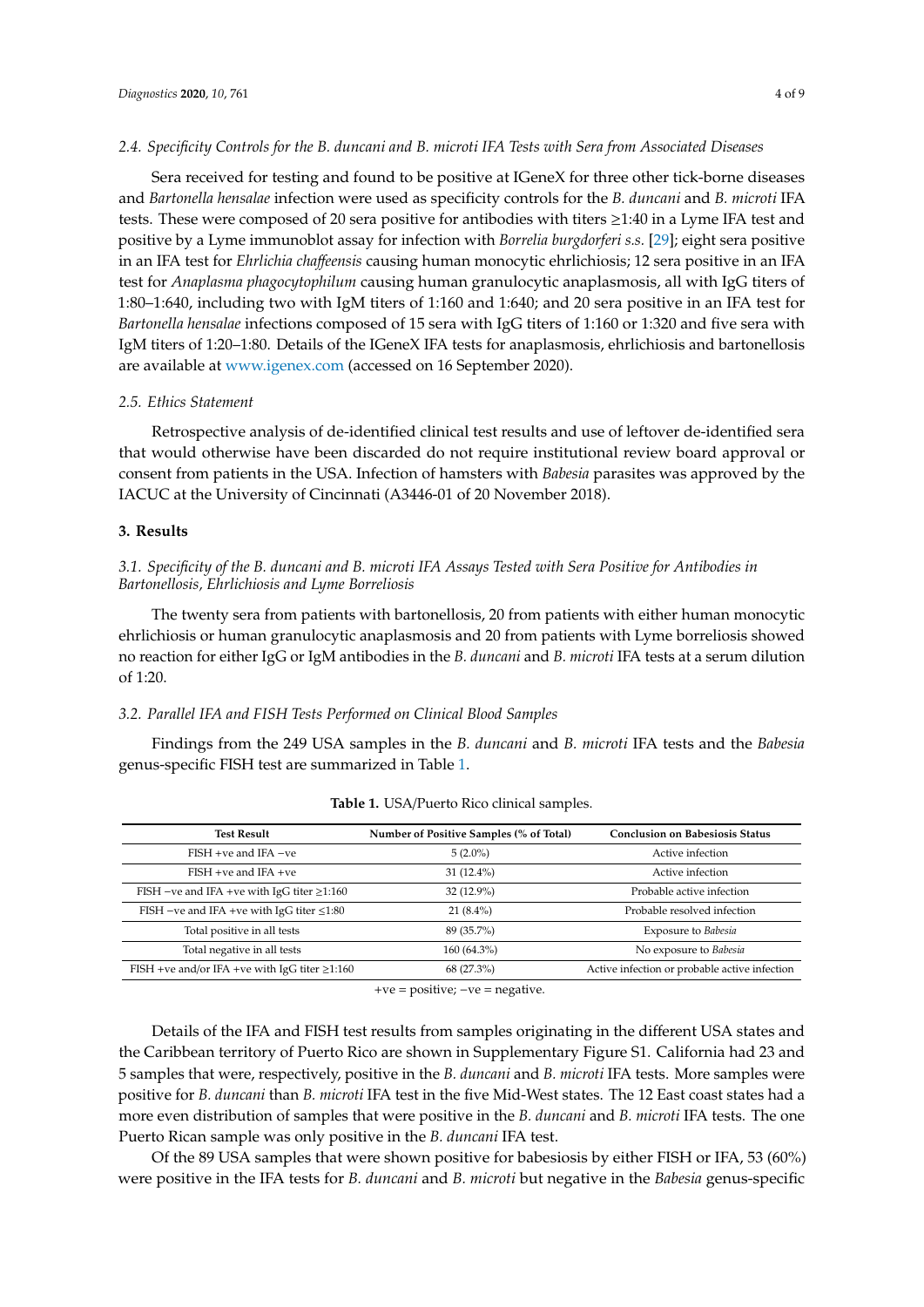FISH test. Twenty one of these 53 patients (40%) had IgG IFA titers of ≤1:80 and were interpreted as suggestive of antibodies remaining after the resolution of an infection.

Of the 36 samples that were identified as positive in the *Babesia* genus-specific FISH test, 31 (86%) showed positive reactions in either or both of the *B. duncani* and *B. microti* IFA tests. Details of the IFA reactivity of the 36 FISH positive samples are presented in Table [2.](#page-4-0) All 31 samples had relatively high IFA titers for IgM antibodies of 1:40–1:160 and were either negative or had titers of ≤1:320 for IgG. Two samples marked with asterisks that had titers of 1:160 for IgM in the *B. microti* IFA test also had titers of 1:160 and 1:320 for IgG in the *B. duncani* IFA test, interpreted as characterizing probable active infection with *B. microti* and either a probable active infection or resolving infection with *B. duncani*.

| <b>IFA Test Species</b> | No. of FISH +ve Samples | <b>Antibody Class and Titer</b> |          |  |
|-------------------------|-------------------------|---------------------------------|----------|--|
|                         |                         | IgM                             | IgG      |  |
|                         | $\overline{2}$          | 1:160                           | negative |  |
| B. microti              | $1*$                    | 1:160 Bm                        | 1:320 Bd |  |
|                         | $1*$                    | 1:160 Bm                        | 1:160 Bd |  |
|                         | $\mathbf{1}$            | 1:160                           | 1:80     |  |
|                         | 5                       | 1:80                            | negative |  |
|                         | $\mathbf{1}$            | 1:160                           | 1:40     |  |
|                         | $\mathbf{1}$            | 1:160                           | 1:320    |  |
| B. duncani              | $\mathbf{1}$            | 1:80                            | 1:160    |  |
|                         | $\overline{2}$          | 1:40                            | 1:160    |  |
|                         | $\overline{4}$          | 1:80                            | 1:80     |  |
|                         | 3                       | 1:80                            | 1:40     |  |
|                         | 8                       | 1:80                            | negative |  |
|                         | $\mathbf{1}$            | 1:40                            | 1:80     |  |
| IFA negative            | 5                       | negative                        | negative |  |
| Total FISH positive     | 36                      |                                 |          |  |

<span id="page-4-0"></span>**Table 2.** IFA test results with the 36 *Babesia* genus FISH test positive samples from the USA.

+ve = positive; Bd—*B. duncani*, Bm—*B. microti*.

Detailed results of the FISH and IFA tests performed on samples from Australia and Europe as well as two samples from Asia and one other sample from a Caribbean island are provided in Supplementary Figure S2. The results provide evidence for babesiosis caused by *B. duncani* in Queensland, New South Wales, Victoria and South Australia as well as Ukraine, Antigua and Barbuda, and India. The results identified *B. microti* infections in the UK and Ukraine in Europe as well as New South Wales and Victoria in Australia. A summary of the findings from Australian and European samples are presented in comparison to those from the USA in Table [3.](#page-4-1) They suggest that approximately 31.5% of patients tested worldwide for suspected babesiosis or tick-borne diseases have been infected with *Babesia* parasites.

**Table 3.** Comparison of diagnostic findings for babesiosis in Australia, Europe and the USA.

<span id="page-4-1"></span>

| Region/Country and<br><b>Number of Samples</b> |     | FISH +ve and<br><b>B.</b> Microti<br>$IFA +ve$ | FISH -ve and<br>B. Microti<br>$IFA +ve$ | FISH +ve and<br>B. Duncani<br>$IFA +ve$ | FISH -ve and<br>B. Duncani<br>IFA +ve | $FISH + ve$<br>and<br>$IFA -ve$ | <b>Total FISH</b><br>or $IFA +ve$<br>(% of Samples) |
|------------------------------------------------|-----|------------------------------------------------|-----------------------------------------|-----------------------------------------|---------------------------------------|---------------------------------|-----------------------------------------------------|
| Australia                                      | 49  |                                                |                                         |                                         | 10                                    |                                 | $15(30.6\%)$                                        |
| Europe                                         | 89  |                                                |                                         | 0                                       | 8                                     |                                 | $18(20.2\%)$                                        |
| USA                                            | 249 | 10                                             | 14                                      | 21                                      | 39                                    | 5.                              | 89 (35.7%)                                          |
| All                                            | 387 | 13                                             | 17                                      | 22                                      | 57                                    | 13                              | 122 (31.5%)                                         |

+ve = positive; −ve = negative.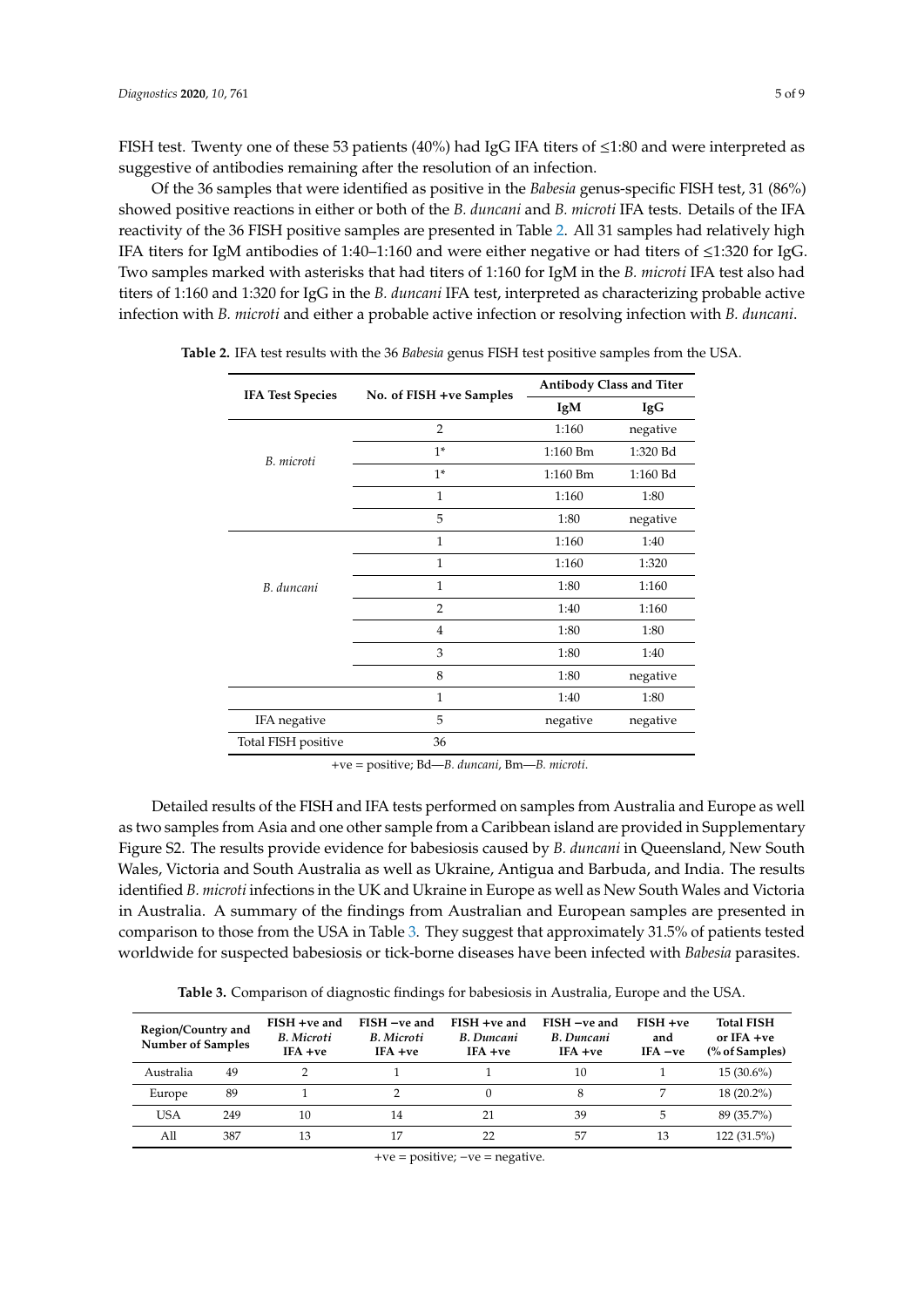# **4. Discussion**

Microscopic examination of stained blood smears for parasites and IFA tests on fixed parasites are two readily available and commonly recognized laboratory methods for diagnosing babesiosis [\[3](#page-6-1)[,4](#page-6-2)[,18](#page-7-7)[,19\]](#page-7-8). The qPCR test requiring amplification of DNA from parasites in blood is highly sensitive but requires stringent controls and sophisticated laboratory resources and is therefore suitable for screening large numbers of blood samples for the purpose of blood transfusion [\[12,](#page-7-1)[13\]](#page-7-2). The *Babesia* genus-specific FISH test has many advantages that make it more appropriate for diagnostic use with the relatively smaller numbers of samples that require testing for tick-borne disease in small clinical laboratories [\[9\]](#page-6-8). Furthermore, an independent study demonstrated 96% agreement between a qPCR and the *Babesia* genus-specific FISH test for diagnosing babesiosis [\[30\]](#page-7-19). IFA and FISH detect antibodies and parasites, respectively, and therefore constitute complementary methods for diagnosing babesiosis in small laboratories. The FISH test detects active infection but may not detect low peripheral blood parasitemias at very early stages of an infection, chronic late-stage infections involving parasites sequestration in tissues or resolving infections. On the other hand IFA detects antibodies that are usually produced within a week of infection and which remain in circulation often for several months after an infection has resolved.

The results showed that the *Babesia* genus-specific FISH test did not detect *Babesia* parasites in the blood of 32 USA patients who had IFA antibody titers indicative of probable active infection. This finding can be caused by sequestration of parasites in the microvasculature resulting in fewer parasites circulating in the peripheral blood or alternatively patients with recently resolved infections who still have high levels of antibodies in their circulation.

Our findings also showed that only 86% of patients positive in the *Babesia* genus-specific FISH test in the USA were positive in IFA tests for *B. microti* or *B. duncani.* Other studies in the USA have also found patients who were positive by direct nucleic acid-based testing and yet negative in IFA tests for babesiosis [\[20,](#page-7-9)[31\]](#page-8-0). Very early infections before detectable antibodies are formed, immune evasion mechanisms in *Babesia* that suppress antibody levels, coinfections with tick-borne *Borrelia* that are known to suppress immune responses [\[28,](#page-7-17)[31\]](#page-8-0) and infection with *Babesia* species other than *B. microti* and *B. duncani* are possible causes for such findings. Relatively high IgM IFA antibody titers and either negative or low IgG titers of in all of the 31 FISH positive and IFA positive patients in our study are consistent with an early stage of infection when parasites are present in peripheral blood at ≥58 parasites per  $\mu$ L in the patients. Two of these patients had IgM antibodies with an IFA titer of 1:160 against *B. microti* and IgG antibodies with IFA titers of 1:320 and 1:160 against *B. duncani*. A resolved or resolving first infection with *B. duncani* followed by a more recent second infection with *B. microti* may explain the IFA findings in these two patients. Some instances of cross-reactions between *B. divergens* and *B. venatorum* as well as the bovine parasites *Babesia argentina* and *Babesia bigemina* in IFA tests have been reported [\[32,](#page-8-1)[33\]](#page-8-2). Cross-reactive antibodies between *B. duncani* and *B. microti* or a different *Babesia* species in the two patients is a possibility but would appear unlikely in view of the high antibody titers against both *B. duncani* and *B. microti* in the two patients.

These findings illustrate the advantages of the parallel use of IFA and the *Babesia* genus-specific FISH tests, two complementary tests that detect species-specific anti-*Babesia* antibodies and *Babesia* parasites, respectively, in patients with suspected babesiosis. A set of patients with active infections are identified as positive in both tests. However the two tests also uniquely identify different sets of patients for the likely reasons discussed above.

Notwithstanding the possibility of patients acquiring infections during inter-state travel, our findings suggest that, although *B. duncani* infections are more common in the West coast state of California, *B. duncani* is also a significant cause of babesiosis in the Mid-West and East coast states. The only patient from Puerto Rico examined also had a *B. duncani* positive IFA test. Other recent IFA data also suggest that *B. duncani* is more widespread in the USA [\[28](#page-7-17)[,31](#page-8-0)[,34\]](#page-8-3) than previously recognized [\[5,](#page-6-3)[7,](#page-6-6)[22\]](#page-7-11). Human babesiosis caused by *B. duncani* has also been recently found to be widely distributed in Canada [\[8\]](#page-6-7). While the occurrence of human babesiosis had not been extensively studied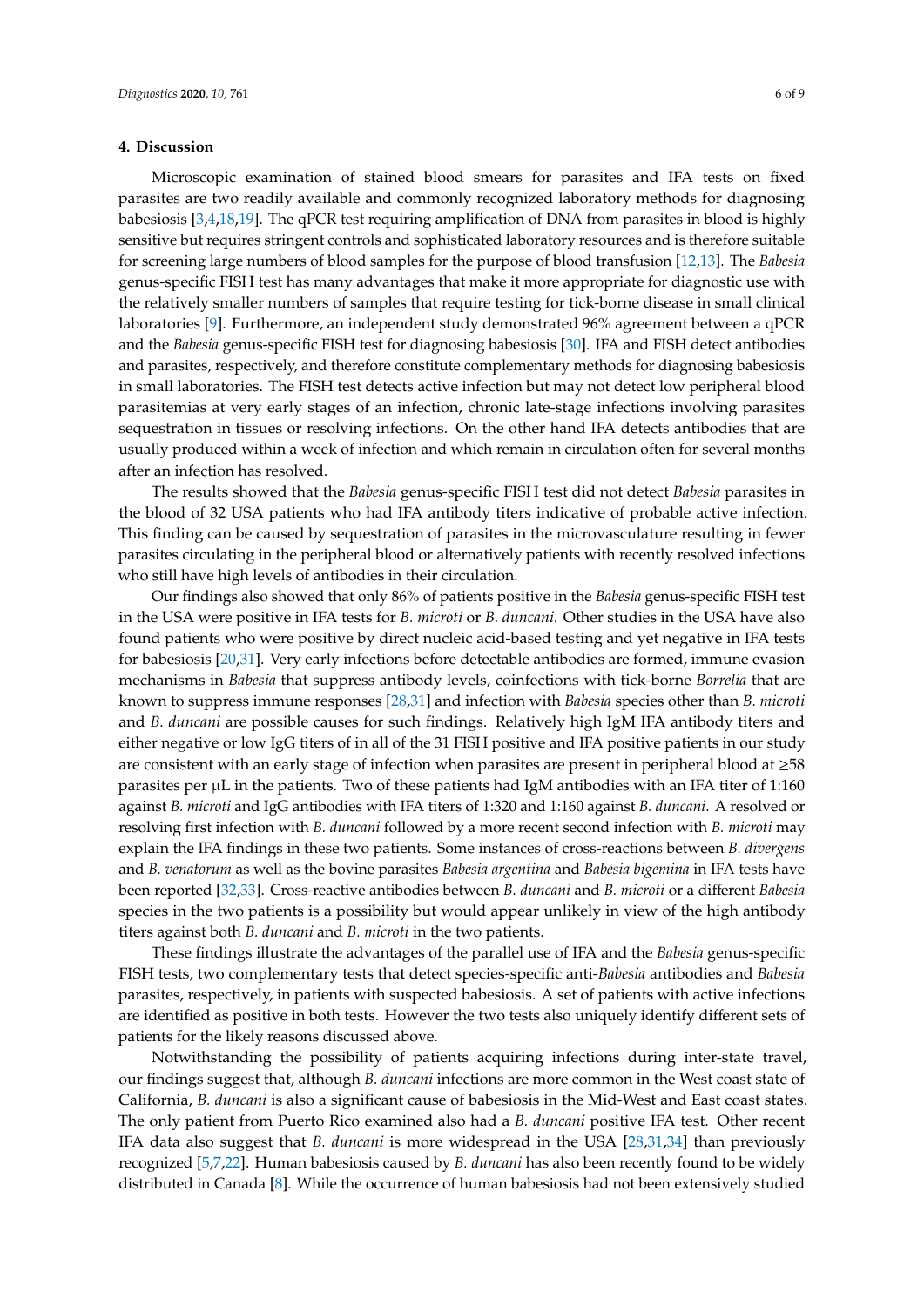in Australia, there is evidence suggesting the indigenous transmission of *B. duncani* and *B. microti* in Australia [\[35\]](#page-8-4). Our findings now show that babesiosis caused by *B. duncani* and *B. microti* is found throughout continental Australia. *Babesia microti, B. divergens, B. venatorum* are considered to be predominantly responsible for human babesiosis in Europe, though infection with *B. duncani* has been reported [\[36\]](#page-8-5). Our findings now show that *B. duncani* is a common cause of babesiosis in Ukraine. We also detected babesiosis caused by *B. duncani* in one patient from India and another patient from Antigua and Barbuda in the Caribbean. Hence, our findings suggest that babesiosis due to *B. duncani* may be more globally prevalent than presently recognized.

The present study demonstrates that a test panel composed of the two IFA tests for *B. duncani* and *B. microti* and the *Babesia* genus-specific FISH test identifies more patients with exposure to babesiosis than the use of the two sets of tests separately, and this is probably the result of different "window" detection periods for the two types of tests. The panel approach for diagnosing babesiosis also provided information on the infecting *Babesia* species. Identifying the *Babesia* species causing infections in patients may be important clinically, because observations in a patient [\[37\]](#page-8-6) and animal models [\[15](#page-7-4)[,38\]](#page-8-7) suggest that *B. duncani* may be more pathogenic than *B. microti*.

**Supplementary Materials:** The following are available online at http://[www.mdpi.com](http://www.mdpi.com/2075-4418/10/10/761/s1)/2075-4418/10/10/761/s1: Figure S1. Results of FISH and IFA tests on patient samples from the US states and Puerto Rico; Figure S2. Results of FISH and IFA tests on patient samples from Australia, Europe and other countries.

**Author Contributions:** J.S.S.: supervision and investigation; O.M., E.C., A.P., M.M.M., M.F.P., S.T.: investigation; R.I.H.: review; A.D.A.: parasite material provision; J.S.S. and R.R.: analysis, interpretation and writing. All authors have read and agreed to the published version of the manuscript.

**Funding:** This research received no external funding.

**Conflicts of Interest:** J.S.S. owns stock and is chief executive of IGeneX and scientific director of IDFISH; R.R. is an affiliate of IDFISH; O.M., E.C., M.M.M., M.F.P., S.T. and A.P. are employees at IGeneX.

**Disclaimer:** The views expressed are those of the authors and do not represent the views of the Tick-Borne Disease Working Group of the US Department of Health and Human Services or the United States Government.

## **References**

- <span id="page-6-0"></span>1. Vannier, E.; Gewurz, B.E.; Krause, P.J. Human babesiosis. *Infect. Dis. Clin. N. Am.* **2008**, *22*, 469–488. [\[CrossRef\]](http://dx.doi.org/10.1016/j.idc.2008.03.010) [\[PubMed\]](http://www.ncbi.nlm.nih.gov/pubmed/18755385)
- <span id="page-6-5"></span>2. Ord, R.L.; Lobo, C.A. Human babesiosis: Pathogens, prevalence, diagnosis, and treatment. *Curr. Clin. Microbiol. Rep.* **2015**, *2*, 173–181. [\[CrossRef\]](http://dx.doi.org/10.1007/s40588-015-0025-z) [\[PubMed\]](http://www.ncbi.nlm.nih.gov/pubmed/26594611)
- <span id="page-6-1"></span>3. Krause, P.J. Human babesiosis. *Int. J. Parasitol.* **2019**, *49*, 165–174. [\[CrossRef\]](http://dx.doi.org/10.1016/j.ijpara.2018.11.007) [\[PubMed\]](http://www.ncbi.nlm.nih.gov/pubmed/30690090)
- <span id="page-6-2"></span>4. Centers for Disease Control and Prevention (CDC). *Surveillance for babesiosis—United States, 2018 Annual Summary*; U.S. Department of Health and Human Services, CDC: Atlanta, GA, USA, 2020.
- <span id="page-6-3"></span>5. Swei, A.; O'Connor, K.E.; Couper, L.I.; Thekkiniath, J.; Conrad, P.A.; Padgett, K.; Burns, J.; Yoshimizu, M.H.; Gonzales, B.; Munk, B.; et al. Evidence for transmission of the zoonotic apicomplexan parasite *Babesia duncani* by the tick *Dermacentor albipictus*. *Int. J. Parasitol.* **2019**, *49*, 95–103. [\[CrossRef\]](http://dx.doi.org/10.1016/j.ijpara.2018.07.002)
- <span id="page-6-4"></span>6. Brennan, M.B.; Herwaldt, B.L.; Kazmierczak, J.J.; Weiss, J.W.; Klein, C.L.; Leith, C.P.; He, R.; Oberley, M.J.; Tonnetti, L.; Wilkins, P.P.; et al. Transmission of *Babesia microti* parasites by solid organ transplantation. *Emerg. Infect. Dis.* **2016**, *22*, 1869–1876. [\[CrossRef\]](http://dx.doi.org/10.3201/eid2211.151028)
- <span id="page-6-6"></span>7. Conrad, P.; Kjemtrup, A.; Carreno, R.A.; Thomford, J.; Wainwright, K.; Eberhard, M.; Quick, R.; Iii, S.R.T.; Herwaldt, B.L. Description of *Babesia duncani* n.sp. (Apicomplexa: Babesiidae) from humans and its differentiation from other piroplasms. *Int. J. Parasitol.* **2006**, *36*, 779–789. [\[CrossRef\]](http://dx.doi.org/10.1016/j.ijpara.2006.03.008)
- <span id="page-6-7"></span>8. Scott, J.D.; Scott, C.M. Human babesiosis caused by *Babesia duncani* has widespread distribution across Canada. *Healthcare* **2018**, *6*, 49. [\[CrossRef\]](http://dx.doi.org/10.3390/healthcare6020049)
- <span id="page-6-8"></span>9. Shah, J.S.; Mark, O.; Caoili, E.; Poruri, A.; Horowitz, R.I.; Ashbaugh, A.D.; Ramasamy, R. A Fluorescence in situ Hybridization (FISH) test for diagnosing babesiosis. *Diagnostics* **2020**, *10*, 377. [\[CrossRef\]](http://dx.doi.org/10.3390/diagnostics10060377)
- <span id="page-6-9"></span>10. Wang, G.; Villafuerte, P.; Zhuge, J.; Visintainer, P.; Wormser, G.P. Comparison of a quantitative PCR assay with peripheral blood smear examination for detection and quantitation of *Babesia microti* infection in humans. *Diagn. Microbiol. Infect. Dis.* **2015**, *82*, 109–113. [\[CrossRef\]](http://dx.doi.org/10.1016/j.diagmicrobio.2015.03.010)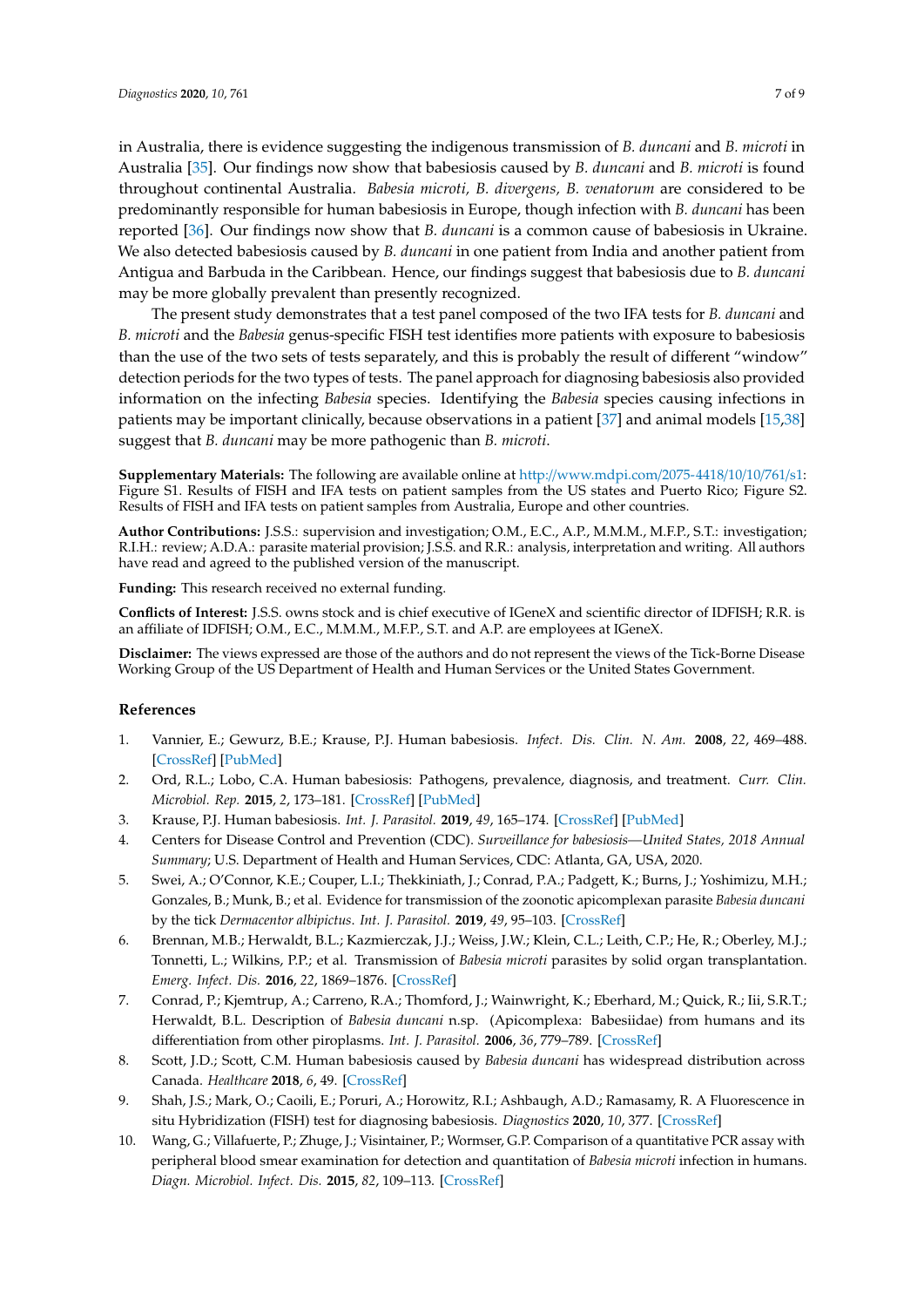- <span id="page-7-0"></span>11. Grabias, B.; Clement, J.; Krause, P.J.; Lepore, T.; Kumar, S. Superior real-time polymerase chain reaction detection of *Babesia microti* parasites in whole blood utilizing high-copy BMN antigens as amplification targets. *Transfusion* **2018**, *58*, 1924–1932. [\[CrossRef\]](http://dx.doi.org/10.1111/trf.14642)
- <span id="page-7-1"></span>12. Souza, S.S.; Bishop, H.S.; Sprinkle, P.; Qvarnstrom, Y. Comparison of *Babesia microti* real-time polymerase chain reaction assays for confirmatory diagnosis of babesiosis. *Am. J. Trop. Med. Hyg.* **2016**, *95*, 1413–1416. [\[CrossRef\]](http://dx.doi.org/10.4269/ajtmh.16-0406) [\[PubMed\]](http://www.ncbi.nlm.nih.gov/pubmed/27928088)
- <span id="page-7-2"></span>13. Ward, S.J.; Stramer, S.L.; Szczepiorkowski, Z.M. Assessing the risk of *Babesia* to the United States blood supply using a risk-based decision-making approach: Report of AABB's ad hoc *Babesia* policy working group (original report). *Transfusion* **2018**, *58*, 1916–1923. [\[CrossRef\]](http://dx.doi.org/10.1111/trf.14912) [\[PubMed\]](http://www.ncbi.nlm.nih.gov/pubmed/30180272)
- <span id="page-7-3"></span>14. O'Connor, K.E.; Kjemtrup, A.; Conrad, P.A.; Swei, A. An improved PCR protocol for detection of *Babesia duncani* in wildlife and vector samples. *J. Parasitol.* **2018**, *104*, 429–432. [\[CrossRef\]](http://dx.doi.org/10.1645/17-155) [\[PubMed\]](http://www.ncbi.nlm.nih.gov/pubmed/29659338)
- <span id="page-7-4"></span>15. Dao, A.H.; Eberhard, M.L. Pathology of acute fatal babesiosis in hamsters experimentally infected with the WA-1 strain of *Babesia*. *Lab. Investig.* **1996**, *74*, 853–869. [\[PubMed\]](http://www.ncbi.nlm.nih.gov/pubmed/8642781)
- <span id="page-7-5"></span>16. O'Connor, R.M.; Allred, D.R. Selection of *Babesia bovis*-infected erythrocytes for adhesion to endothelial cells co-selects for altered variant erythrocyte surface antigen isoforms. *J. Immunol.* **2000**, *164*, 2037–2045. [\[CrossRef\]](http://dx.doi.org/10.4049/jimmunol.164.4.2037)
- <span id="page-7-6"></span>17. Ramasamy, R. Molecular basis for evasion of host immunity and pathogenesis in malaria. *Biochim. Biophys. Acta (BBA) Mol. Basis Dis.* **1998**, *1406*, 10–27. [\[CrossRef\]](http://dx.doi.org/10.1016/S0925-4439(97)00078-1)
- <span id="page-7-7"></span>18. Chisholm, E.S.; Ruebush, T.K.; Sulzer, A.J.; Healy, G.R.; Ii, T.K.R. *Babesia Microti* infection in man: Evaluation of an indirect immunofluorescent antibody test. *Am. J. Trop. Med. Hyg.* **1978**, *27*, 14–19. [\[CrossRef\]](http://dx.doi.org/10.4269/ajtmh.1978.27.14)
- <span id="page-7-8"></span>19. Krause, P.J.; Telford, S.R.; Ryan, R.; Conrad, P.A.; Wilson, M.; Thomford, J.W.; Spielman, A. Diagnosis of babesiosis: Evaluation of a serologic test for the detection of *Babesia microti* antibody. *J. Infect. Dis.* **1994**, *169*, 923. [\[CrossRef\]](http://dx.doi.org/10.1093/infdis/169.4.923)
- <span id="page-7-9"></span>20. Levin, A.; Williamson, P.C.; Bloch, E.M.; Clifford, J.; Cyrus, S.; Shaz, B.H.; Kessler, D.; Gorlin, J.; Erwin, J.L.; Krueger, N.X.; et al. Serologic screening of United States blood donors for *Babesia microti* using an investigational enzyme immunoassay. *Transfusion* **2016**, *56*, 1866–1874. [\[CrossRef\]](http://dx.doi.org/10.1111/trf.13618)
- <span id="page-7-10"></span>21. Tayebwa, D.S.; Beshbishy, A.M.; Batiha, G.E.-S.; Komugisha, M.; Joseph, B.; Vudriko, P.; Yahia, R.; Alkazmi, L.; Hetta, H.F.; Yokoyama, N.; et al. Assessing the immunochromatographic test strip for serological detection of bovine babesiosis in Uganda. *Microorganisms* **2020**, *8*, 1110. [\[CrossRef\]](http://dx.doi.org/10.3390/microorganisms8081110)
- <span id="page-7-11"></span>22. Gray, E.B.; Herwaldt, B.L. Babesiosis surveillance—United States, 2011-*MMWR*. *Surveill. Summ.* **2019**, *68*, 1–11. [\[CrossRef\]](http://dx.doi.org/10.15585/mmwr.ss6806a1) [\[PubMed\]](http://www.ncbi.nlm.nih.gov/pubmed/31145719)
- <span id="page-7-12"></span>23. Krause, P.J.; Ryan, R.; Telford, S.; Persing, D.; Spielman, A. Efficacy of immunoglobulin M serodiagnostic test for rapid diagnosis of acute babesiosis. *J. Clin. Microbiol.* **1996**, *34*, 2014–2016. [\[CrossRef\]](http://dx.doi.org/10.1128/JCM.34.8.2014-2016.1996) [\[PubMed\]](http://www.ncbi.nlm.nih.gov/pubmed/8818902)
- <span id="page-7-13"></span>24. Bloch, E.M.; Kumar, S.; Krause, P.J. Persistence of *Babesia microti* infection in humans. *Pathogens* **2019**, *8*, 102. [\[CrossRef\]](http://dx.doi.org/10.3390/pathogens8030102) [\[PubMed\]](http://www.ncbi.nlm.nih.gov/pubmed/31319461)
- <span id="page-7-14"></span>25. Harrison, T.E.; Mørch, A.M.; Felce, J.H.; Sakoguchi, A.; Reid, A.J.; Arase, H.; Dustin, M.L.; Higgins, M.K. Structural basis for RIFIN-mediated activation of LILRB1 in malaria. *Nature* **2020**, 1–7. [\[CrossRef\]](http://dx.doi.org/10.1038/s41586-020-2530-3)
- <span id="page-7-15"></span>26. Lemieux, J.E.; Tran, A.D.; Freimark, L.; Schaffner, S.F.; Goethert, H.; Andersen, K.G.; Bazner, S.; Li, A.; McGrath, G.; Sloan, L.; et al. A global map of genetic diversity in *Babesia microti* reveals strong population structure and identifies variants associated with clinical relapse. *Nat. Microbiol.* **2016**, *1*, 16079. [\[CrossRef\]](http://dx.doi.org/10.1038/nmicrobiol.2016.79)
- <span id="page-7-16"></span>27. *Babesiosis and Tick-Borne Pathogens Subcommittee Report to the Tick-Borne Disease Working Group 2020*; U.S. Department of Health & Human Services: Washington, DC, USA, 2020. Available online: [https:](https://www.hhs.gov/ash/advisory-committees/tickbornedisease/reports/babesiosis-subcomm-2020/index.html) //www.hhs.gov/ash/advisory-committees/tickbornedisease/reports/[babesiosis-subcomm-2020](https://www.hhs.gov/ash/advisory-committees/tickbornedisease/reports/babesiosis-subcomm-2020/index.html)/index.html (accessed on 31 July 2020).
- <span id="page-7-17"></span>28. Horowitz, R.I.; Freeman, P.R. Precision medicine: Retrospective chart review and data analysis of 200 patients on dapsone combination therapy for chronic Lyme disease/post-treatment Lyme disease syndrome: Part 1. *Int. J. Gen. Med.* **2019**, *12*, 101–119. [\[CrossRef\]](http://dx.doi.org/10.2147/IJGM.S193608)
- <span id="page-7-18"></span>29. Liu, S.; Du Cruz, I.; Ramos, C.C.; Taleon, P.; Ramasamy, R.; Shah, J.S. Pilot study of immunoblots with recombinant *Borrelia burgdorferi* antigens for laboratory diagnosis of Lyme disease. *Healthcare* **2018**, *6*, 99. [\[CrossRef\]](http://dx.doi.org/10.3390/healthcare6030099)
- <span id="page-7-19"></span>30. Primus, S.; Akoolo, L.; Schlachter, S.; Gedroic, K.; Rojtman, A.D.; Parveen, N. Efficient detection of symptomatic and asymptomatic patient samples for *Babesia microti* and *Borrelia burgdorferi* infection by multiplex qPCR. *PLoS ONE* **2018**, *13*, e0196748. [\[CrossRef\]](http://dx.doi.org/10.1371/journal.pone.0196748)